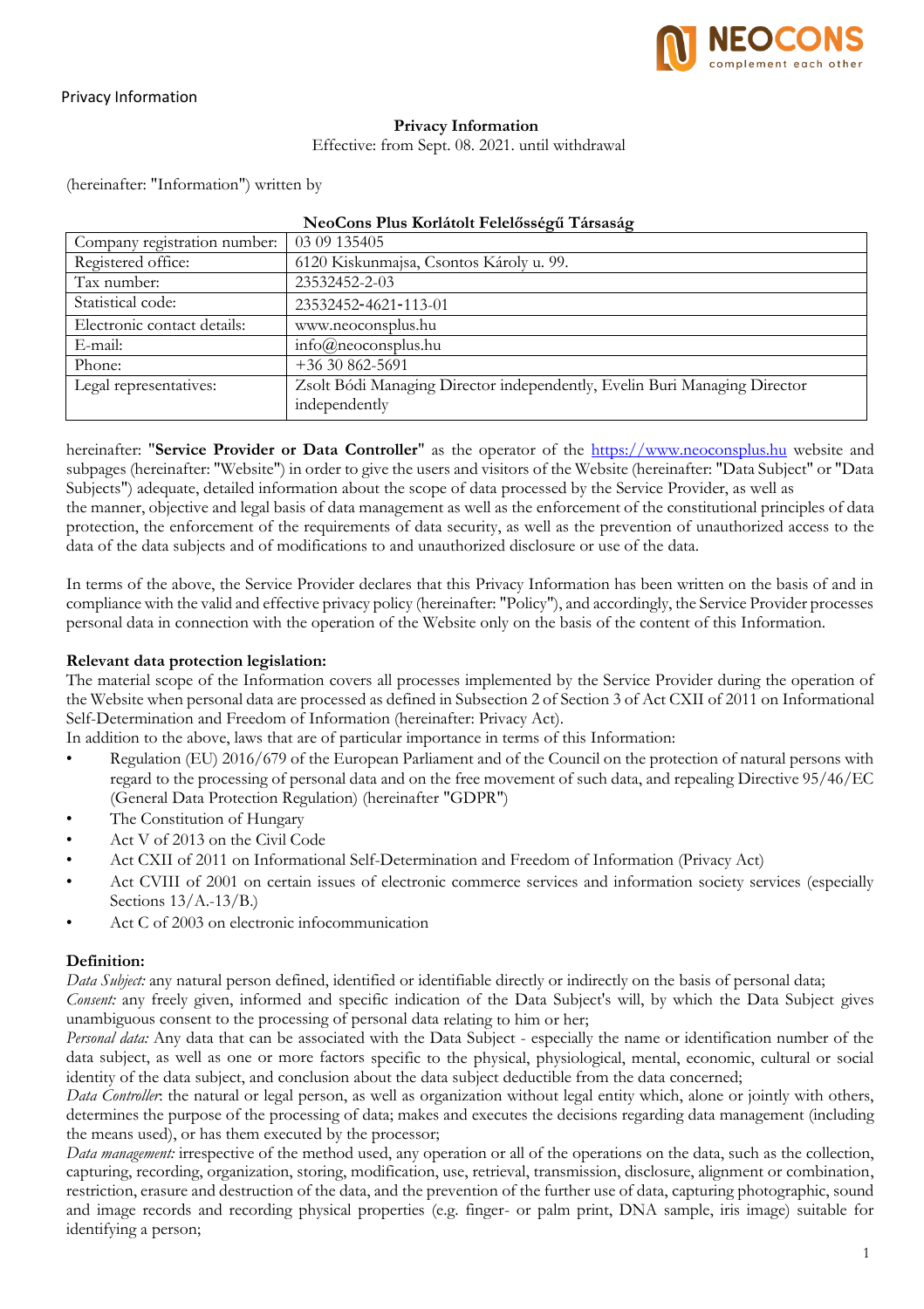

*Data transmission:* making the data available to specific third person data processors, especially the data processors specified (if any) by Service Provider,

*Data processing*: completion of data management operations and technical tasks, regardless of the method and means used to perform the operations and the place of application.

*Disclosure:* making the data available for anyone

*Data erasure:* making the data unrecognizable in such a way that its restoration is no longer possible;

*Machine processing*: it includes the following actions if they are implemented in whole or in part by automated tools: data storage, logical or arithmetic operations on the data, modifying or storing data, deleting, retrieving and distributing the data. *Cookie:* A cookie is a small text file that is stored on the hard drive of the computer or mobile device and is activated upon subsequent visits. Websites use cookies to record information about visits (visited pages, time spent on our pages, browsing data, exits etc.) as well as personal settings, but these are data that cannot be associated with the Data Subject. This tool supports the establishment of the user-friendly website in order to enhance the online experience of the Data Subjects. Most of the web browsers automatically accept cookies, but Data Subjects can delete or disable them. Since all browsers are different, Data Subjects can set their cookie preferences with the toolbar of the browser individually. If the Data Subject does not wish to enable any cookies from the visited websites, he or she can modify the web browser settings to get notifications about the cookies sent, or can simply disable all cookies, or only cookies spent by specific websites. Data Subjects can always delete cookies stored on their computer, notebook or mobile phone as well. More information about settings can be found in the Help section of the browser. If the Data Subject decides to disable cookies, he or she has to abandon some functions of the websites (e.g. the website does not remember that the Data Subject has remained logged in). There are two types of cookies: session cookies and persistent cookies.

*Session cookies:* they are stored on the computer, notebook or mobile only temporarily, until the Data Subject leaves the given website; these cookies help the system remember information while the Data Subject visits one page from another, so the Data Subject does not have to enter or fill in the specific information repeatedly.

*Persistent cookies:* They are stored on the computer, notebook or mobile even after the Data Subject has left the website. These cookies help the website recognize the Data Subject as a returning visitor – but it does not identify the Data Subject personally. Persistent cookies are stored on the computer or mobile of the Data Subject as files for a maximum of six (6) months.

*Flash cookies* Adobe Flash Player, which is used for running certain types of animated banners and various videos (youtube, vimeo), can store information on your computer, notebook or mobile. Accepting flash cookies cannot be set through the web browser. If the Data Subject does not want to enable Flash cookies, this shall be set on the Adobe website: [www.adobe.com/privacy/cookies.html.](http://www.adobe.com/privacy/cookies.html) If the Data Subject disables Flash cookies, it is possible that he or she may not use certain functions of the Website, e.g. videos in the articles may be displayed incorrectly.

*System*: All technical solutions operating the Website and services of the Data Controller available through the web (hereinafter: System).

In terms of other terms in this Information, interpretative definitions in Section 3 of the Privacy Act shall be understood.

## **Voluntary consent**

The data subject visiting, using the website consents, by submitting the data, to the use and management of these data by the Service Provider for the purposes and during the period specified in this Information.

Service Provider manages the personal data of the natural person Data Subjects specified in the Policy and in this Information based on their voluntary, informed and specific consent pursuant to Subsection (1) of Section 5 of the Privacy Act, also into account the network security aspects, pursuant to Subsection (1) of Section 5 of the Privacy Act.

For the reason that personal data always get under the data management of Service Provider with the voluntary, informed and specific consent of the Data Subject, as regards the personal data of Data Subjects when the Data Subject is not identical with the person providing the relevant personal data, the Data Subject is responsible for the authenticity and manageability of the personal data, except if any bad faith of the Service Provider excluded this responsibility.

#### **Purposes of data management**

Service Provider declares to manage personal data only for exercising its rights or fulfilling its obligations. Service Provider shall not use the managed personal data for private purposes and the data management is always in compliance with the principle of purpose limitation – if the purpose of data management has ceased to exist or the management of data is otherwise unlawful, the data shall be erased.

The purpose of this Information is the ensure that the Service Provider informs the Data Subject in all cases about the purpose of data management as well as the legal basis for data management and all important information about data management.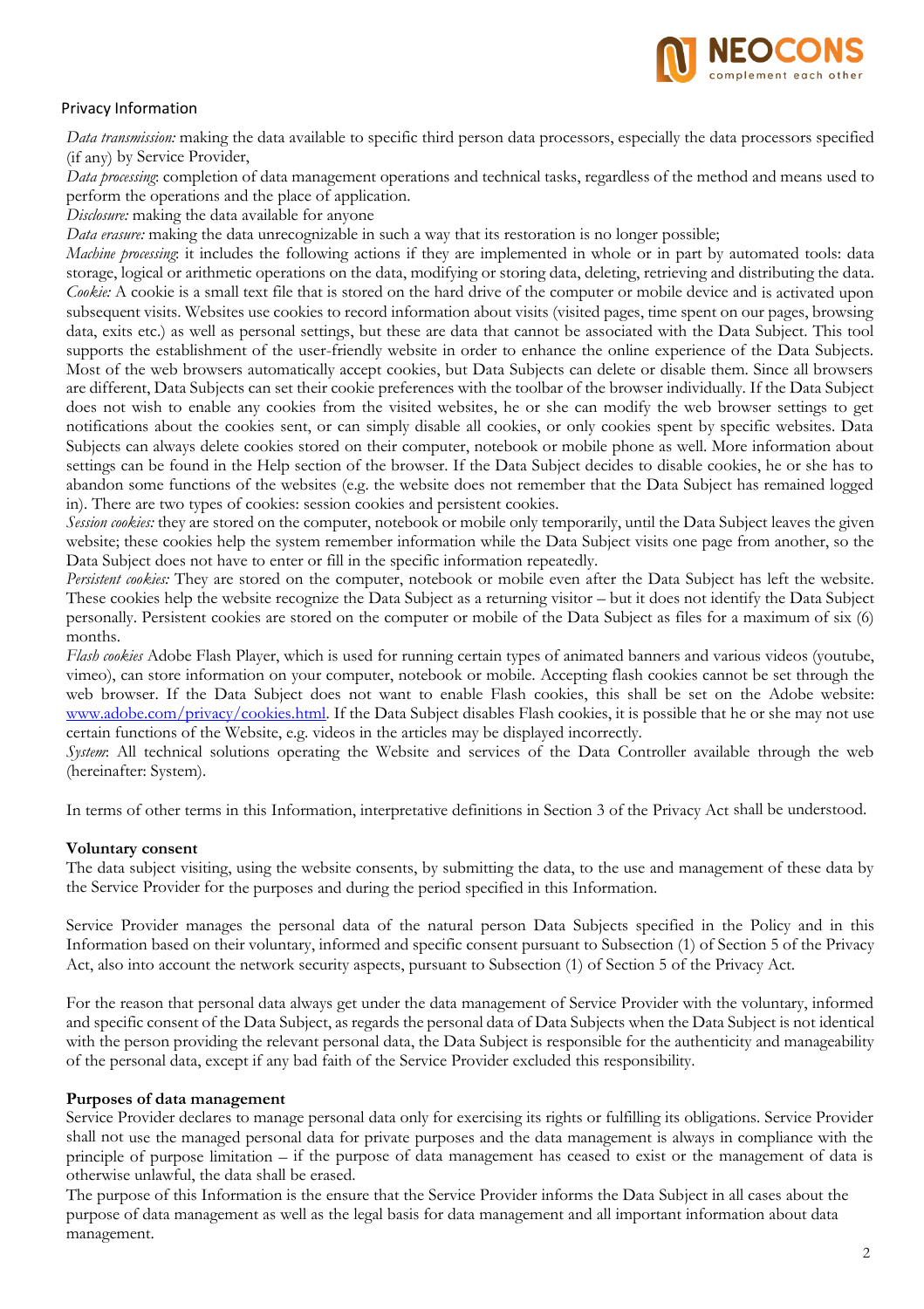

Service Provider may manage the data during the visit to and use of the Website for the following purposes.

- Ensuring the availability, view and use of the Website;
- Storing personal settings; The system of the Service Provider identifies the Data Subject during the visit to and use of the Website with the help of normal cookies as an individual user to remember language preferences and login status.
- Anonymous statistical log; During each visit, the Website's analytical software stores anonymous, normal cookies to find out how many people have visited the website and what contents and information Data Subjects are interested in. Service Provider stores all analytical information without name and uses them for technical as well as marketing purposes. For example, this way one can know how many visitors each subpage has on a monthly basis. Among the former, the name of the Data Subjects cannot be learnt and no profiling is carried out.
- Identifying anonymous and logged in visitors; Websites use a cookie to determine if you are an anonymous or logged in visitor. If you are logged in, the website display a slightly different content compared to anonymous visitors. If this cookie is not present, or you disable it, the website understands it as if you were an anonymous visitor and the "login" function is not displayed. However, if the cookie is enabled, the website remembers that you have "logged in".
- The aims of using automatically recorded data are the assessment of the visitor data of the Website, the understanding of the needs of Data Subjects, statistics creation, the technical development of the IT system serving the Website, the protection of user rights;

The Service Provider measures the visitor data of the Website using the Google Analytics service. During the use of this service, non-personal data that are not suitable for identifying the Data Subjec[t are transferred. Google's Privacy](http://www/)  [Policy can be found here: www. g](http://www/)oogle.hu/policies/privacy

• Keeping contact with the Data Subjects and facilitating the flow of information;

On the Website, the Data Subject has the opportunity to contact with the Service Provider directly, when relevant contact data can be submitted by filling in a dedicated form. However, the Data Subject can submit the data upon accepting the data management regulation of the Service Provider also in terms of the information to be submitted; this can be done by checking a checkbox, otherwise the message cannot be sent.

Regarding the latter, the legal basis for data management is the consent of the data subject [Point a) of Subsection (1) of Section 5 as well as Subsection (6) of Section 6 of the Privacy Act), pursuant to which "in other cases opened at the data subject's request, as regards the personal data he has supplied, the data subject's consent shall be deemed to have been granted".

## **The legal basis for data management**

Service Provider manages the personal data specified in the Policy and this Information pursuant to **Subsection (1) of Section 5 as well as Subsection (5) of Section 6 of the Privacy Act,** based on the voluntary consent of natural person Data Subject, and taking into account network security aspects, for the performance of its legal obligations pursuant to **Subsection (1) of Section 6 to the Privacy Act**, and in addition to the consent of the Data Subjects, pursuant to **Subsection (3) of Section 13/A of Act CVIII of 2001** on certain issues of electronic commerce and information society services as well as relevant laws.

That is, the Service Provider processes the data lawfully pursuant to the following points of Subsection (1) of Article 6 of Chapter II of the GDPR Regulation: a) *"the data subject has given consent to the processing of his or her personal data for one or more specific purposes";* c) *"processing is necessary for compliance with a legal obligation to which the controller is subject";* and f) *"processing is necessary for the purposes of the legitimate interests pursued by the controller or by a third party, except where such interests are overridden by the interests or fundamental rights and freedoms of the data subject which require protection of personal data, in particular where the data subject is a child.".*

#### **Scope of data managed by the Service Provider**

The identification number, date, time, username and/or name, e-mail address, the IP address of the computer of the Data Subject or the unique network identification (Media Access Control, i.e. MAC address) of the smart device of the Data Subject, review, textual review, any additional personal data provided during direct contact.

If the Data Subject gives consent, the Service Provider may publish the following data: date, time, username and/or name, review and the review text.

Beyond the above, the Website may be accessed by anyone without revealing his or her identity and providing his or her personal data and can obtain information on the Website and its linked pages freely and without limitations. Non-personal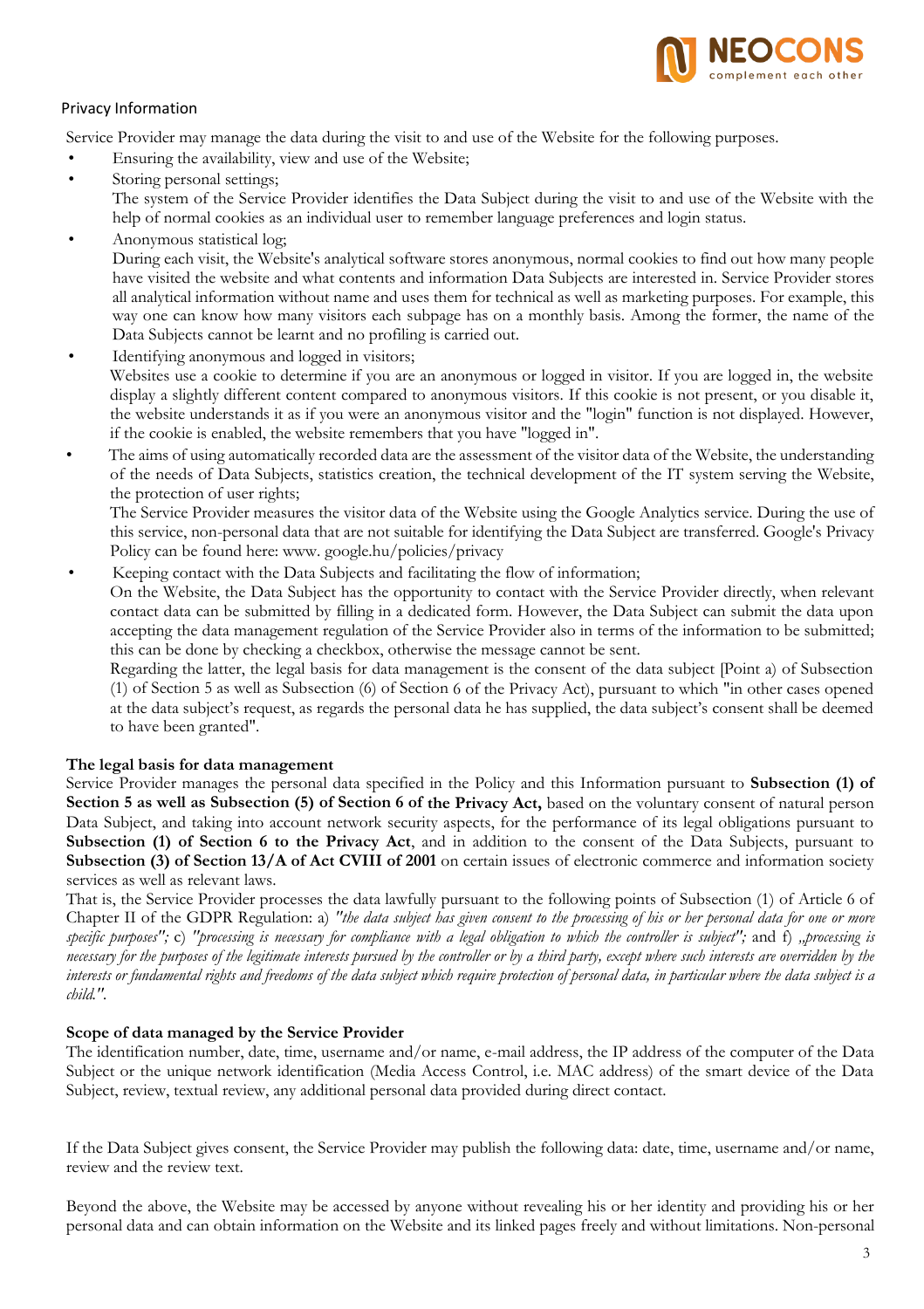

information, statistical data are collected automatically by the Service Provider in a manner that is not suitable for identifying the Data Subjects, if required, in an anonymized or encrypted form regarding the visit to the Website. No information that is suitable for identification can be obtained from these data regarding the Data Subjects even indirectly, therefore data management in this respect does not fall under the Privacy Act.

## **The manner of data recording**

The Service Provider receives and obtains the data of the Data Subjects pursuant to the Policy and this Information, based on their voluntary consent in each case. The Data Subject shall be responsible for the authenticity of the personal data submitted in all cases. Service Provider does not check the personal data submitted.

Viewing, visiting as well as using the Website by the Data Subject shall be understood – until the Data Subject makes a statement to the contrary – as the consent of the Data Subject for the management of the data of the Data Subject specified in this Information in accordance with the Policy and the Information.

#### **Principles of data management**

Personal data may only be obtained and processed in a fair and lawful manner.

Personal data may only be stored for specified and lawful purposes and may not be used otherwise.

The scope of the data managed shall be proportionate to the purpose of their storage and shall be in compliance with and may not extend beyond this purpose.

Appropriate security measures shall be taken to protect the personal data stored in automated data files against accidental or unlawful destruction or accidental loss as well as unlawful access, modification or dissemination.

#### **Data transmission**

Service Provider is entitled and obliged to transmit the available and lawfully stored personal data which shall be transmitted by law or binding regulatory obligation to the competent authorities. Service Provider shall not be responsible for the transmission of such data and the resulting consequences.

The Data Controller shall not transmit the personal data of the Data Subjects to a foreign third country - international organization (outside the European Union, to a non-EEA state), unless explicitly approved by the Data Subject and under the conditions set out in the written declaration by the Parties, by ensuring the guarantees as of the provisions of the GDPR. The former obligation does not cover the cases specified in Article 45 of the GDPR, based on which if the data transmission is targeted to a state and/or international organization about which a valid "decision on adequacy" issued by the Committee is in effect, no additional permission is required for such a data transmission. Upon the execution of this document, a decision on adequacy has been approved for the following third countries: Andorra, Argentina, Faroe Islands, Guernsey, Israel, Jersey, Canada, Isle of Man, Switzerland, Uruguay, USA (Privacy Shield), New Zealand – *for Japan and South Korea, the adequacy procedure is ongoing* –.

## **The security of data management**

In accordance with the obligation as of Section 7 of the Privacy Act, Service Provider shall do its utmost to ensure the safety of the data of the Data Subject and takes the required technical and organizational measures and establishes procedural rules that are necessary for the enforcement of the Privacy Act as well as other data and secret protection rules.

Service Provider primarily manages data in the framework of machine processing – Website and server systems, the management of any data requiring human involvement may only take place in exceptional and justified cases.

The system serving the Website is physically located in the office under the ISZT INTERNET SERVICE PROVIDERS Network Coordination Center Nonprofit Limited Liability Company (1132 Budapest, Victor Hugo utca 18-22) on the server computer, this is where the data are physically managed and the data of the Data Subjects are stored.

The so-called cloud applications are also part of the system serving the Website. The Service Provider chooses its cloud service partners with the utmost care and takes all generally reasonable actions to conclude a contract in view of the data security interests of Data Subjects, to ensure that the data management principles of such partners are transparent and regularly checks data security. The data of the Data Subjects are stored in the cloud. Data Subject hereby explicitly consents to the data transmission required for using the cloud applications by acknowledging this Information.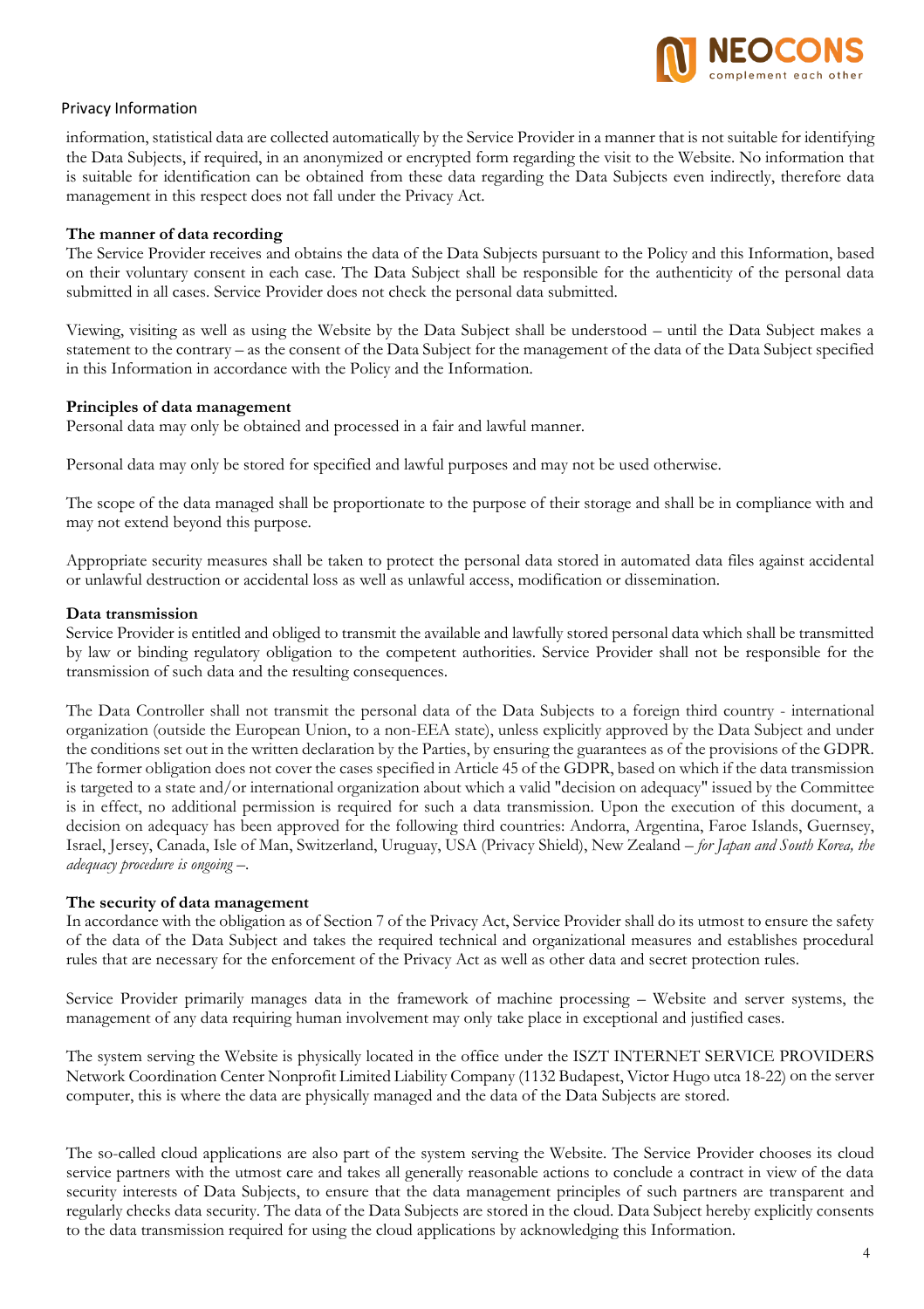

Service Provider protects the data especially against unauthorized access, modification, transmission, disclosure, erasure or destruction as well as accidental destruction and damage. The data recorded automatically, technically during the operation of the system(s) of the Service Provider shall be stored in the system after their generation for a period necessary for ensuring the operation of the System. Service Provider ensures that these automatically recorded data may not be associated with other personal data – with the exception of cases required by law. If the Data Subject has terminated his or consent to or objects to the management of his or her personal data, the Data Subject will not be identifiable based on the technical data – not including investigating authorities and their experts.

Links: It is possible that on the Website of the Service Provider there are references or links to pages maintained by other service providers, financial enterprises (including buttons for login and sharing opportunities, logos), where Service Provider has no influence on the practice of personal data management and where no data is shared/transmitted by Service Provider. Service Provider calls the attention of the Data Subjects that by clicking such links, they may be redirected to the pages of other service provider or financial enterprises. In such cases, Service Providers recommend that Data Subjects shall read the privacy rules on the use of such pages.

In such cases, employees performing data management at the organizational units of the Service Provider shall keep the personal data learnt as business secrets. For this purpose, our employees managing and having access to personal data have made a confidentiality statement. At the same time, employees of the Service Provider are also obliged separately and shall ensure during that work that unauthorized persons may not view the personal data. The storage and placement of personal data has been established so that unauthorized persons may not access, learn, change or destruct the personal data.

The prevailing managing director of the Service Provider determines the organization of data protection, the tasks and competencies relevant to data protection and related activities, specifies the person performing the control of the data management taking into account the specifics of Service Provider.

Based on Article 35 of the GDPR Regulation, the data management by the Service Provider in connection with the operation of the Website does not pose a high risk to the rights and freedoms of natural persons in view of the nature, scope, circumstances and purposes of data management, therefore it is not necessary to perform a data protection impact assessment.

## **Duration of data management**

One hundred eighty (180) days after the Website was viewed; Upon direct contact, until the case is settled (the purpose is achieved); For session cookies, until the Data Subject leaves the Website.

In addition:

- As a general rule, until the purpose of data management is realized.
- Regarding rights and obligations related to a legal relationship, until their termination.
- Lastly, until the authorization by the Data Subject has been withdrawn and/or until the termination of the circumstance requiring data management or the failure of the purpose to be achieved with data management.
- Otherwise the Data Controller shall delete the managed data upon the request of the Data Subject, except for the data that shall be managed owing to a settlement dispute between the parties or other legal dispute – *until it is closed*  – and/or due to a legislative requirement. Regarding a latter, the following shall be understood especially, but not exclusively:
	- Pursuant to Subsection (3) of Section 78, the data concerned shall be stored for 5 years
	- Pursuant to Subsection (1)-(2) of Section 169 of the Accounting Act, the data concerned shall be stored for 8 years
	- For a longer period of time, as provided by law.
- The Data Controller reserves the right to manage the relevant data to the extent necessary beyond the above deadlines until the deadline available for enforcing any justified claims based on the rights and obligations arising from the activity that gives cause for data management.

#### **Source of data management**

The managed data are directly recorded from the Data Subject.

In compliance with the obligation specified in Subsection (3) of Article 14 of Chapter III of the GDPR, if the personal data have not been obtained from the Data Subject – *especially if they have been provided by a registered user regarding the Data Subject*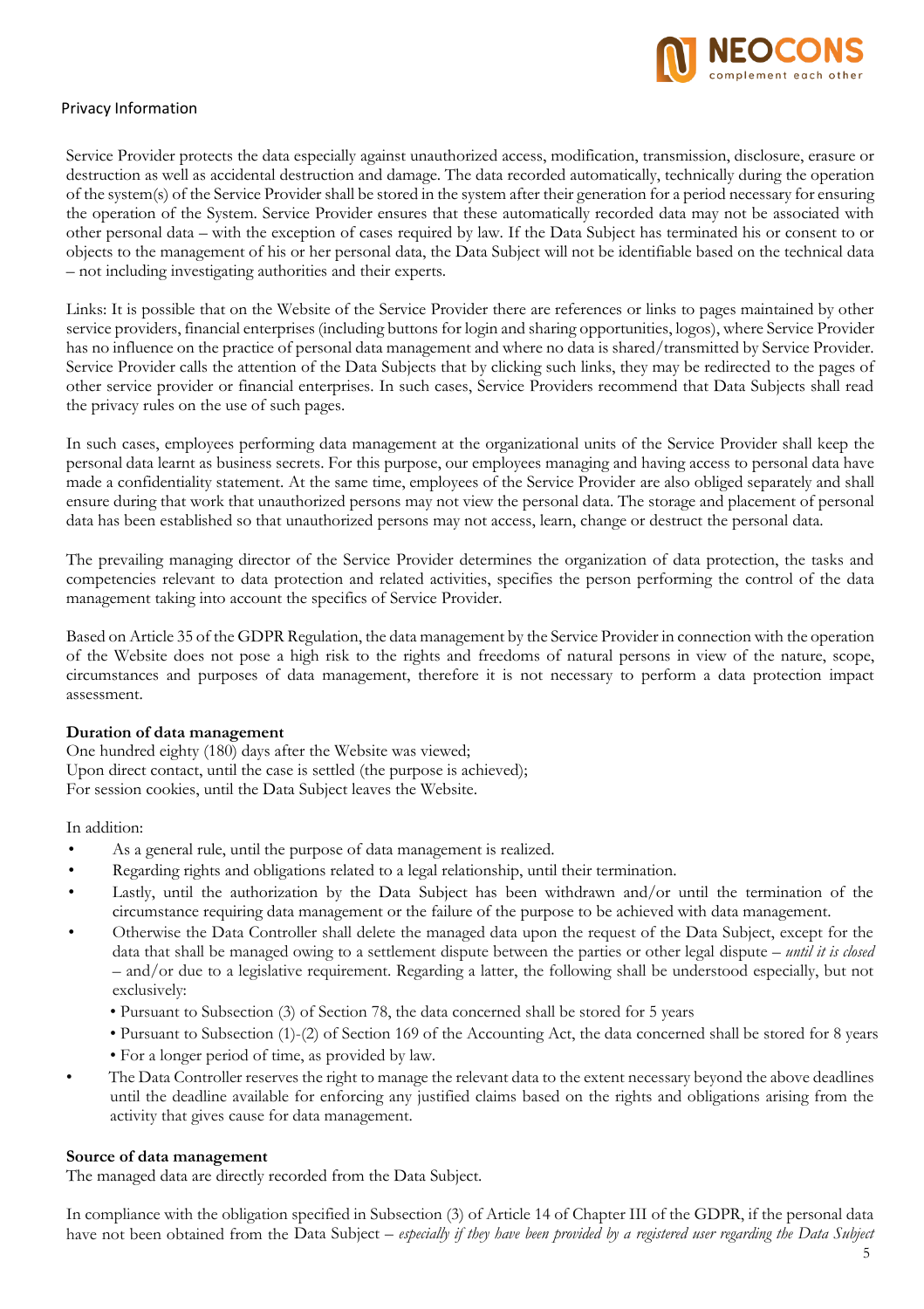

*entitled to use the Service* –, Data Controller shall notify the Data Subject without delay, but within one month at the latest through the contact details known – *if known, possibly via e-mail* – of the following:

- the identity and contact details of the Data Controller and the representative of the Data Controller if any;
- the contact details of the data protection officer, if any,
- the purpose of the planned management of personal data and the legal basis for data management;
- categories of the personal data involved;
- recipients of the personal data and the categories of recipients, if any;
- where appropriate, the fact that the Data Controller wishes to transmit the personal data for a third country recipient or an international organization as well as the existence of the adequacy declaration of the Committee, or

the absence thereof, or upon data transmission specified in Article 46, Article 47 or the second paragraph of Subsection (1) of Article 49 of the GDPR, the specification of appropriate and suitable guarantees as well as a reference to the methods for obtaining the copies thereof or to their availability.

- the duration of storing personal data, or if it is not possible, the relevant factors in determining this duration;
- if the data management is based on point f) of Subsection (1) of Article 6 of the GDPR, the legitimate interests of the data controller or third party;
- the right of the data subject to request access to as well as correction, erasure or restriction of the management of his or her personal data from the data controller, to object to the management of these personal data as well as the right of the data subject to data portability;
- upon data management based on point a) of Subsection (1) of Article 6 of the GDPR or point a) of Subsection (2) of Article 9 of the GDPR, the right to withdraw consent at any time without prejudice to the lawfulness of data management based on the consent prior to the withdrawal;
- the right to submit a complaint to a supervisory authority;
- the source of personal data, and if applicable, information on whether the data derive from publicly available sources;
- the fact of automated decision making mentioned in Subsections (1) and (4) of Article 22 of the GDPR as well as information available about the logic applied in such cases and the relevance and expected consequences of such data management on the data subject.

## **Possibility of the modification of the Information and the Policy**

Service Provider reserves the right to unilaterally modify the Policy and this Information in the future. The new regulations are published on the Website.

## **Provision of information, right to object, data erasure, restriction of data management**

The Data Subject may request information about the management of his or her personal data and may request the correction as well as erasure – except for data management required by law – of his or her personal data based on this Information and the Policy of the Service Provider, especially via the contact details specified on the Website.

Upon the request of the Data Subject submitted in e-mail, Service Provider informs the Data Subject about his or her personal data management, the purpose, legal basis and duration of the data management, the name, address (registered office) and data management-relevant activities of the data processor as well as the persons who receive or who have received the data and the purpose thereof. Service Provider shall provide the information in the shortest possible time after the request has been received, but within fifteen (15) days at the latest in writing, in a clear manner, free of charge – the Service Provider may charge a fee only in the case specified in Subsection (5) of Section 15 of the Privacy Act. The information also covers the information specified in Subsection (1) of Section 15 of the Privacy Act, if the information

provision to the data subject may not be refused by law.

Service Provider shall correct any personal data that are not true. The personal data shall be erased by the Service Provider if its management is against the law, if it is requested by the Data Subject – in this case, within a maximum of five (5) days –, if the data is incomplete or incorrect – and this cannot be corrected lawfully –, provided that erasure is not excluded by law, if the purpose of data management has ceased to exist, if the legally specified deadline for data management has expired, or if ordered by court or the Hungarian National Authority for Data Protection and Freedom of Information.

Service Provider shall notify the Data Subject and everyone to whom the data has been transmitted for the purpose of data management of the correction as well as erasure. The notification can be omitted if it does not violate the legitimate interest of the data subject with regard to the purpose of data management.

If the Data Subject uses personal data in an unlawful or misleading manner, or the Data Subject commits a criminal offence,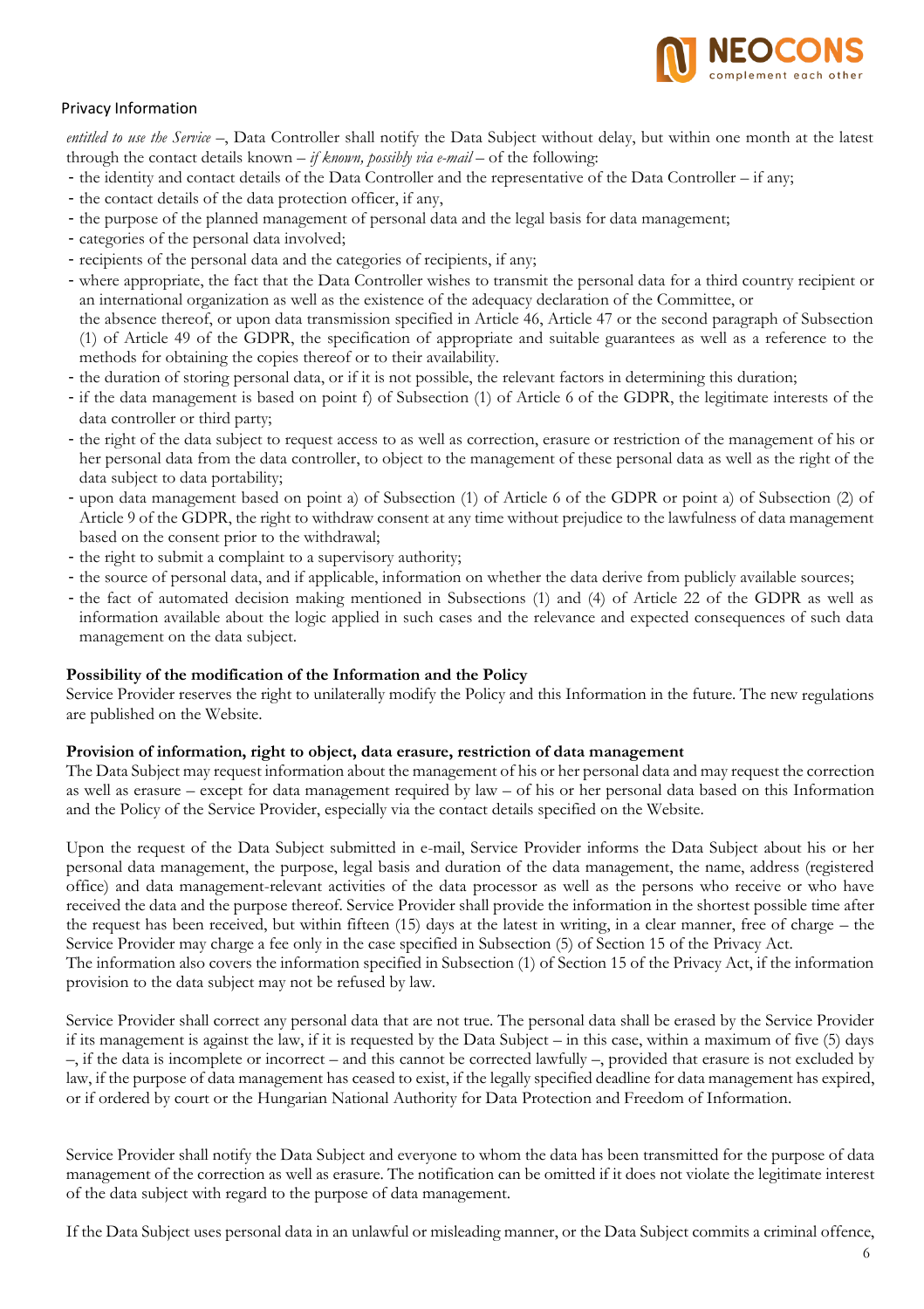

Service Provider reserves the right to keep the relevant data upon such use as a proof to be used in a possible litigation or non-litigation procedure until the end of the procedure. The latter can also be applied if the Data Subject has requested the erasure of personal data in order to prevent or at least hinder the enforceability of the legitimate claim of the Service Provider.

The Data Subject may object to the management of his or her personal data pursuant to Subsection (2) of Section 21 of the Privacy Act, especially

- if the management or transmission of the personal data is exclusively required for the performance of a legal obligation of the Service Provider or the enforcement of the legitimate interest of the Service Provider, the data receiver or third person, except for mandatory data management;
- if the use or transfer of the personal data is carried out for the purpose of direct marketing purposes, polling or scientific research; and
- in other cases specified by law.

The Service Provider shall investigate the objection within the shortest possible time, but within fifteen (15) days at the latest, shall make a decision regarding the foundations thereof and informs the requestor about the decision in writing. The Service Provider shall suspend data management for the duration of investigation, for a maximum of five (5) days. If the objection is justified, the head of the organizational unit managing the data shall act in accordance with Subsection (3) of Section 21 of the Privacy Act.

If the Service Provider finds that the objection of the Data Subject is justified, it shall discontinue data processing – including any further data recording and data transmission–, shall lock the data, and shall notify everyone to whom the personal data involved in the objection have been transmitted of the objection and the measures taken, who shall take action in order to enforce the right to objection. If the Data Subject does not agree with the decision of the Data Controller, and if the Service Provider fails to meet the deadline, the Data Subject may apply to court within thirty (30) days from the information provision about the decision or the last day of the deadline.

The Service Provider shall reimburse any damage caused to others by the unlawful management of the data of the Data Subject or by the breach of the technical data protection requirements. The Service Provider shall be exempt from liability if it proves that the damage was caused by an unavoidable cause outside the scope of data management. The damage shall not be reimbursed if it was due to the intentional or negligent conduct of the injured party.

Information provision to the data subjects may be disregarded / rejected or restricted based on the provisions specified in Subsection (2) of Section 16 of the Privacy Act – for the reasons specified in Subsection (1) of Section 9 or Section 19 of the Privacy Act, with detailed justification –, if

- the Data Subject is already in possession of the information;
- the provision of the information concerned proves impossible or would require disproportionate effort, especially regarding data management for public interest archiving purposes, scientific or historical research purposes or statistical purposes taking into account the conditions and guarantees specified in Subsection (1) of Article 89 of the GDPR Regulation, or if the information provision obligation would make it impossible or seriously jeopardize the achievement of the purposes of such data management. In such cases, the Data Controller shall take appropriate measures – including the public disclosure of information – to protect the rights, freedoms and legitimate interests of the Data Subject;
- the acquisition or disclosure of data is expressly required by an EU or member state law applicable to the Data Controller on the appropriate measures for the protection of the legitimate interests of the data subject; or
- the personal data shall remain confidential based on a professional confidentiality obligation required by an EU or member state law, including statutory confidentiality obligation.

Otherwise, the Data Subject is entitled to get access to his or her personal data and the following information:

- The copy of personal data (fee for additional copies)
- The purposes of data management
- The categories of the data
- Data regarding automated decision making and profiling